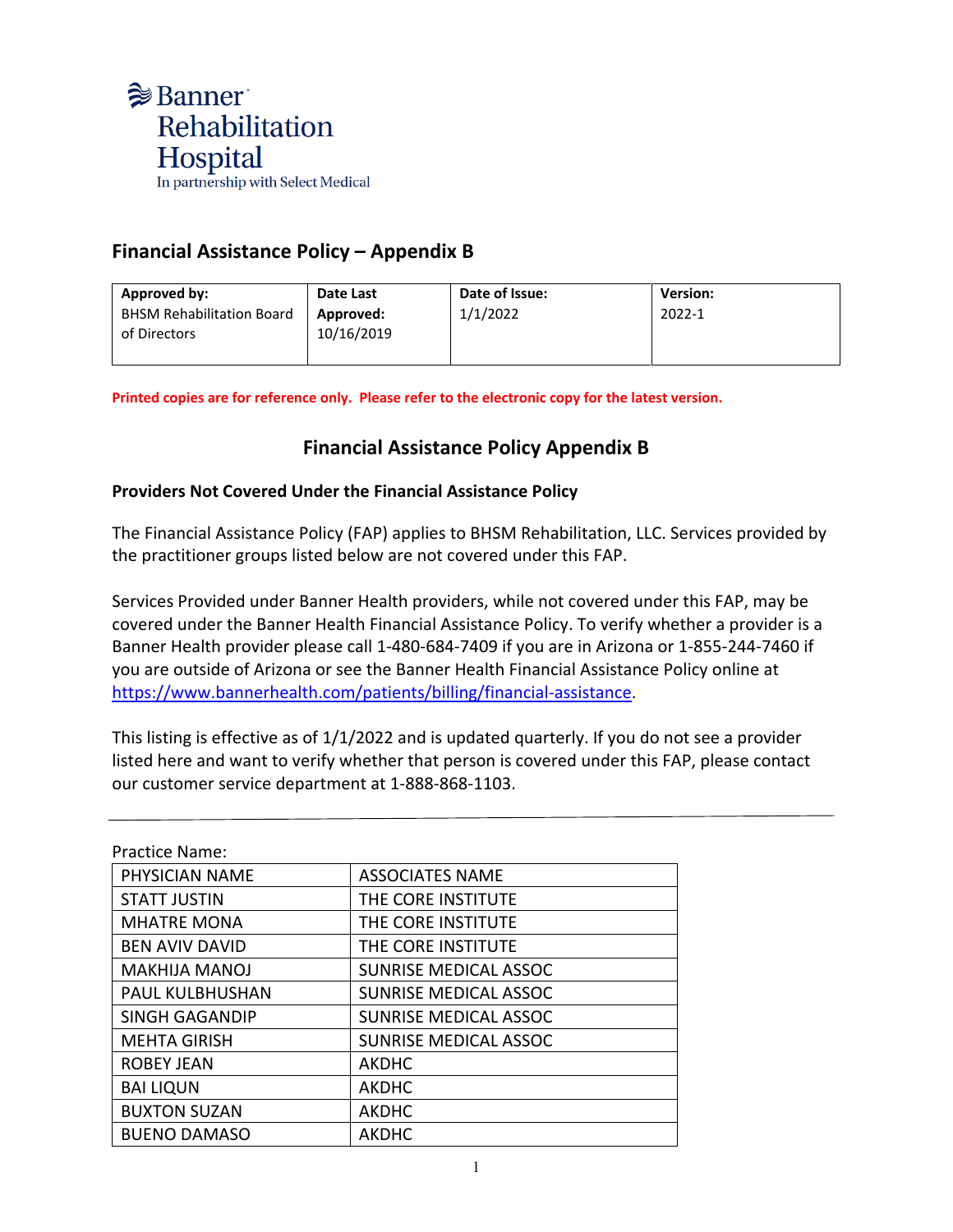| <b>CHALASANI RAJENDRA</b> | <b>AKDHC</b>                            |
|---------------------------|-----------------------------------------|
| <b>ZUIDERWEG RON</b>      | AKDHC                                   |
| <b>MOFFITT ROBERT</b>     | <b>AKDHC</b>                            |
| DE PRADA LUYI             | SOUTHWEST KIDNEY INSTITUTE              |
| <b>ARIFF ASAN</b>         | SOUTHWEST KIDNEY INSTITUTE              |
| <b>SANDERS SOYOUNG</b>    | SOUTHWEST KIDNEY INSTITUTE              |
| <b>WEISSINGER WAYNE</b>   | SOUTHWEST KIDNEY INSTITUTE              |
| <b>RAJPAL MINESH</b>      | SOUTHWEST KIDNEY INSTITUTE              |
| SINGH RANJEET             | SOUTHWEST KIDNEY INSTITUTE              |
| <b>KARIM AQM</b>          | SOUTHWEST KIDNEY INSTITUTE              |
| YAKOOB SHAHID             | <b>SUNRISE MEDICAL ASSOC</b>            |
| <b>HERMAN TODD</b>        | THE CORE INSTITUTE                      |
| SANNA SATHISH             | AKDHC                                   |
| <b>MORALES ALEXANDER</b>  | POST-ACUTE PHYSICIANS OF ARIZONA        |
| PANAHI KAVEH              | <b>ACACIA FOOT AND ANCLE SURGEONS</b>   |
| <b>MORGAN JOHN</b>        | <b>BILTMORE CARDIOLOGY</b>              |
| <b>JAMISON DANA</b>       | SOUTHWEST CENTER FOR                    |
|                           | <b>ORTHOPAEDICS</b>                     |
| <b>WARD-WRIGHT DENEGE</b> | <b>BANNER UNIVERSITY MEDICAL CENTER</b> |
| <b>SODHI GURVINDER</b>    | <b>SUNCITIES MEDICAL GROUP</b>          |
| ZAW YUZANA                | <b>AKDHC</b>                            |
| <b>NEYRA ROXANA</b>       | <b>AKDHC</b>                            |
| NIMRI ALEXANDER           | <b>AKDHC</b>                            |
| <b>HACHEM HASSAN</b>      | <b>AKDHC</b>                            |
| LIU ALLEN                 | AZ CENTER FOR HAND TO SHOULDER          |
|                           | <b>SURG</b>                             |
| <b>MIRRER JOSHUA</b>      | AZ CENTER FOR HAND TO SHOULDER          |
|                           | <b>SURG</b>                             |
| <b>WILDE TROY</b>         | WOUND CARE PHYSICIANS OF ARIZONA        |
| ROKKAM VAMSI              | <b>AKDHC</b>                            |
| <b>DEHGHAN NILOOFAR</b>   | THE CORE INSTITUTE                      |
| OTA KEN                   | ALIGNED MEDICAL PARTNERS                |
| <b>BROOKS DANIEL</b>      | <b>MEDICAL TOXICOLOGY</b>               |
| <b>KANG AARON</b>         | <b>MEDICAL TOXICOLOGY</b>               |
| SISTA RAMACHANDRA         | <b>BANNER UNIVERSITY LUNG INSTITUTE</b> |
| <b>OBIESIE NDIDIAMAKA</b> | PHOENIX INFECTIOUS DISEASES             |
|                           | <b>CONSULT</b>                          |
| <b>SYED ATIQ</b>          | <b>AKDHC</b>                            |
| <b>TING STEVEN</b>        | <b>AKDHC</b>                            |
| <b>LAUREL EDGARDO</b>     | <b>AKDHC</b>                            |
| <b>CHANNIS BASEL</b>      | <b>AKDHC</b>                            |
| <b>DAHL KATHARINE</b>     | <b>AKDHC</b>                            |
| ZAHARIA VALENTIN          | <b>AKDHC</b>                            |
| <b>WANG SHOUWEN</b>       | <b>AKDHC</b>                            |
|                           |                                         |
| <b>UNGAR SCOTT</b>        | <b>AKDHC</b>                            |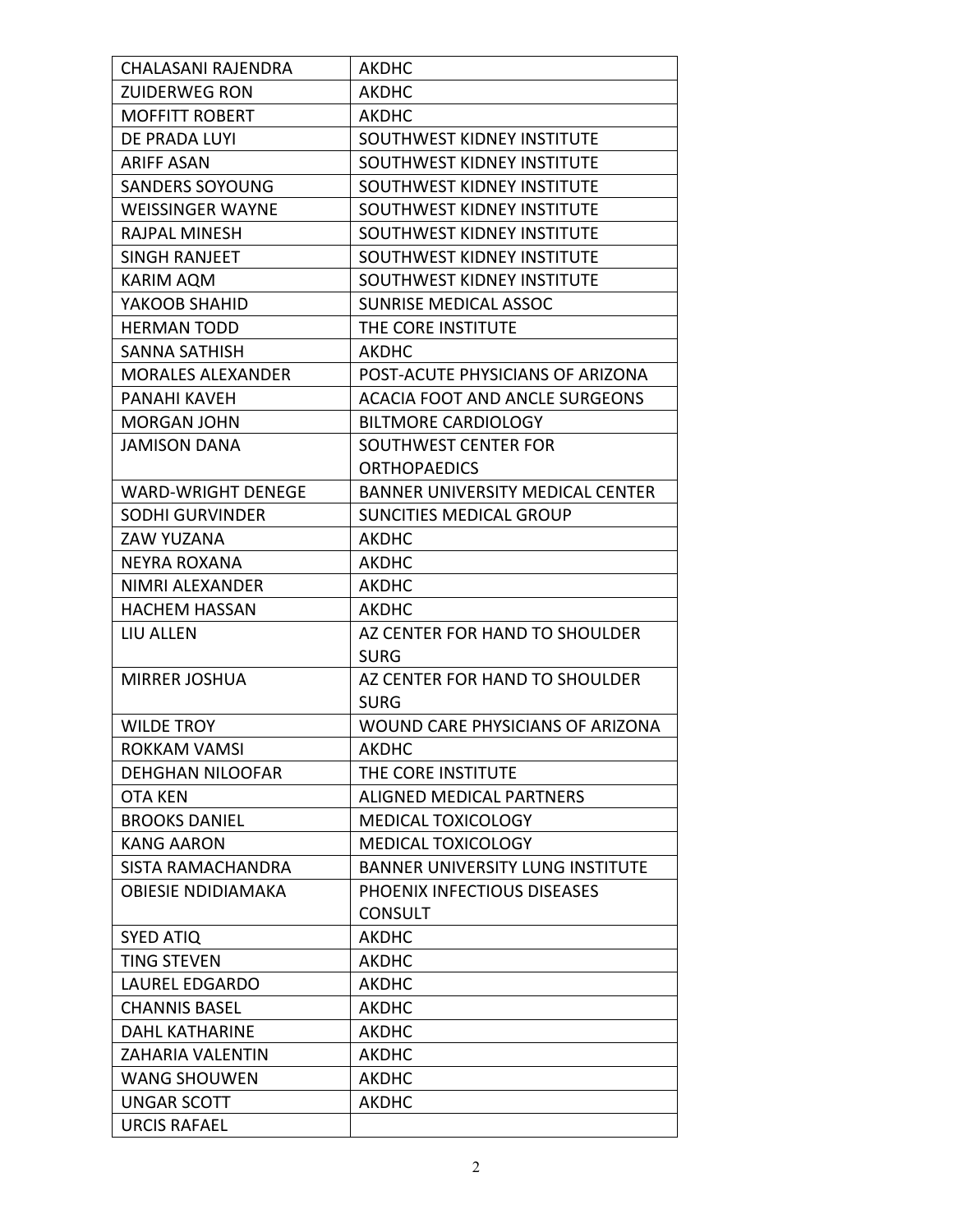| <b>DIZON LEE ANN</b>      | ALIGNED MEDICAL PARTNERS                 |
|---------------------------|------------------------------------------|
| <b>CHAUDHRY HASAN</b>     |                                          |
| <b>SHAKIL BASSAM</b>      | <b>AKDHC</b>                             |
| <b>QAQISH IBRAHIM</b>     | AKDHC                                    |
| <b>LAMBA SANJAY</b>       | <b>DESERT KIDNEY ASSOCIATES</b>          |
| <b>DIXON MEGAN</b>        | <b>AKDHC</b>                             |
| <b>ATALLA JAMAL</b>       | <b>AKDHC</b>                             |
| <b>SEBASTIAN LINNET</b>   | <b>BANNER UNIVERSITY MEDICAL CENTER</b>  |
| <b>CARUSO THERESA</b>     | <b>BANNER UNIVERSITY MEDICAL CENTER</b>  |
| <b>AGARWAL NIMIT</b>      | <b>BANNER UNIVERSITY MEDICAL CENTER</b>  |
| <b>PUREWAL SATINDER</b>   | SAHARA BEHAVIORAL HEALTH                 |
| <b>RYAN TERESA</b>        | <b>ALIGNED MEDICAL PARTNERS</b>          |
| <b>MAJEED BASHAR</b>      | <b>DESERT WOUND</b>                      |
| <b>QADRI MASHOOD</b>      | <b>DESERT KIDNEY ASSOCIATES</b>          |
| <b>ALI IJAZ</b>           | <b>DESERT KIDNEY ASSOCIATES</b>          |
| <b>GOPALAN RADHA</b>      | <b>BANNER UNIVERSITY</b>                 |
| <b>CHOI JEANS</b>         | <b>AKDHC</b>                             |
| <b>SINGH SUKHJIT</b>      |                                          |
| <b>BARNES CHRISTOPHER</b> | <b>GREATER PHOENIX PHYSICAL MEDICINE</b> |
| <b>VEJELLA RAMYA</b>      | <b>DESERT KIDNEY ASSOCIATES PLC</b>      |
| <b>PATEL RUCHIR</b>       | <b>DESERT KIDNEY ASSOCIATES PLC</b>      |
| SACHDEVA KANWARDEEP       | <b>DESERT KIDNEY ASSOCIATES PLC</b>      |
| CHATHA MANINDER P         | <b>DESERT KIDNEY ASSOCIATES</b>          |
| <b>CHOURE GAUTAM S</b>    | <b>DESERT KIDNEY ASSOCIATES</b>          |
| <b>GATCHALIAN RAUL A</b>  | <b>DESERT KIDNEY ASSOCIATES</b>          |
| <b>KOLAR PRASHANT</b>     | <b>DESERT KIDNEY ASSOCIATES</b>          |
| KUMAR ADITI               | <b>BANNER UNIVERSITY MEDICINE</b>        |
| <b>SAHANI MANDEEP</b>     | <b>DESERT KIDNEY ASSOCIATES</b>          |
| <b>OCONER THADDEO</b>     | DESERT KIDNEY ASSOCIATES                 |
| <b>KUMAR RAJESH</b>       | <b>DESERT KIDNEY ASSOCIATES</b>          |
| SHIVAMANYA KOTTALGI       | <b>DESERT KIDNEY ASSOCIATES</b>          |
| <b>MANJU</b>              |                                          |
| ROCCA NEYCHELLE C         | <b>BANNER UNIVERSITY MEDICAL CENTER</b>  |
| <b>GARG RAJEEV K</b>      | <b>HEART ONE ASSOCIATES</b>              |
| <b>GUPTA NISHANT</b>      | <b>HEART ONE ASSOCIATES</b>              |
| <b>STEPHEN REEJIS</b>     | SOUTHWEST KIDNEY INSTITUTE               |
| BHATTACHARYA SANJOY       | HEART ONE ASSOCIATES LLC                 |
| SUGUMARAN RAJKUMAR        | <b>HEART ONE ASSOCIATES</b>              |
| <b>SHANKAR SANJAY V</b>   | <b>HEART ONE ASSOCIATES</b>              |
| <b>GUO RONG R</b>         | DIABETES AND ENDOCRINOLOGY               |
|                           | <b>INSTITUT</b>                          |
| PERVEZ ASLAM              | SOUTHWEST KIDNEY INSTITUTE               |
| <b>BYRD DAWN M</b>        | <b>INTEGRATIVE PSYCHOTHERAPY</b>         |
|                           | <b>SERVICES</b>                          |
| YANG JONATHAN C           | AZ CENTER FOR HAND TO SHOULDER           |
|                           | <b>SURG</b>                              |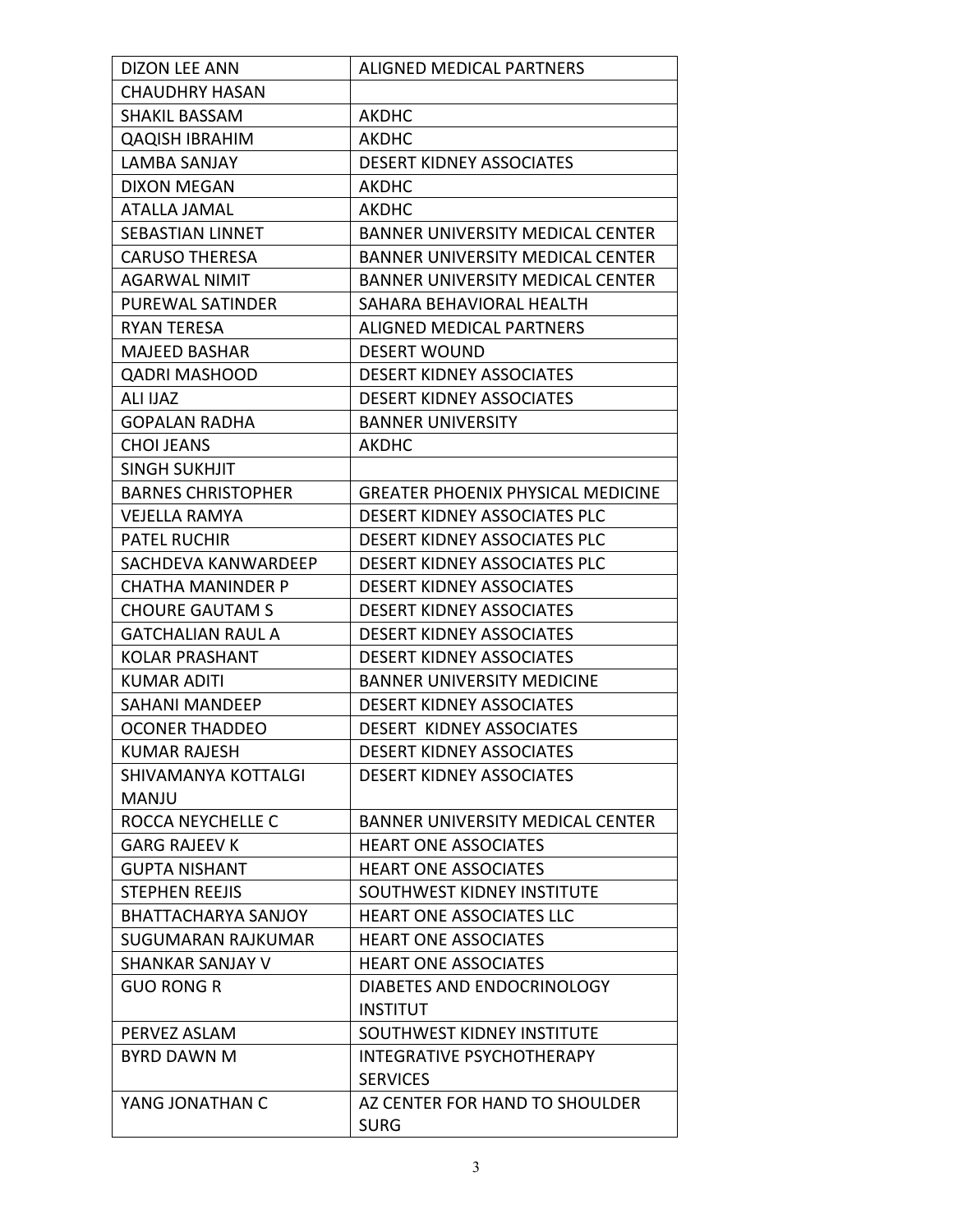| <b>RICHARDS TODD A</b>      | AZ CENTER FOR HAND TO SHOULDER    |
|-----------------------------|-----------------------------------|
|                             | <b>SURG</b>                       |
| <b>AGARWAL MOHIT</b>        | SOUTHWEST KIDNEY INSTITUTE        |
| CHAPARALA HIMABINDU         | SOUTHWEST KIDNEY INSTITUTE        |
| <b>WONG MARK N</b>          | <b>ADVANCED LIVER DISEASE</b>     |
| <b>BHALLA SARAJIT</b>       | SOUTHWEST KIDNEY DISEASE          |
| <b>GO MELISSA M</b>         | SOUTHWEST KIDNEY INSTITUTE        |
| <b>LEONARD KRISTINA M</b>   | <b>BUMCP CAVANAGH CARDIOLOGY</b>  |
| <b>CHONG YUN CHIN</b>       | SOUTHWEST KIDNEY INSTITUTE        |
| <b>DAVIDSON CHRISTINE A</b> | <b>BUMCP HEART FAILURE CLINIC</b> |
| ANNAMALAI SEKAR             | <b>SUNRISE MEDICAL ASSOCIATES</b> |
| <b>GAIDICI ADRIANA T</b>    | ADRIANA T GAIDICI MD PC           |
| <b>WACHTMANN AMBER L</b>    | AZ CENTER FOR HAND TO SHOULDER    |
|                             | <b>SURG</b>                       |
| <b>GRINDLER JENNIFER L</b>  | <b>BUMCP TRANSPLANT</b>           |
| <b>BRIGGS SARAH H</b>       | AZ CENTER FOR HAND TO SHOULDER    |
|                             | <b>SURG</b>                       |
| <b>AGGARWAL SOURABH</b>     | <b>HEART ONE ASSOCIATES LLC</b>   |
| <b>HARRISON STEVEN V</b>    | AZ CENTER FOR HAND SHOULDER SURG  |
| <b>HYDE RONALD H</b>        | SOUTHWEST KIDNEY INSTITUTE        |
| <b>FREY YVETTE M</b>        | <b>DESERT WOUNDS PLLC</b>         |
| LAISERIN JEFFREY A          | SOUTHWEST KIDNEY INSTITUTE        |
| <b>SCHINKER STEPHEN M</b>   | SOUTHWEST KIDNEY INSTITUTE        |
| LEIPUS SHANNON M            | AZ CENTER FOR HAND TO SHOULDER    |
|                             | <b>SURG</b>                       |
| O MOORE LOREEN V            | <b>SUNRISE MEDICAL CENTER</b>     |
| <b>COOPER RANDY I</b>       | SOUTHWEST KIDNEY INSTITUTE        |
| <b>MURTHY MADHU</b>         | <b>NOD SPECIALISTS</b>            |
| <b>FARRIS ANDREA L</b>      | <b>NOD SPECIALISTS</b>            |
| LEE DANIEL                  | OCHSNER MEDICAL CENTER            |
| FAYARD DANIEL               | <b>BUMCP NEUROLOGY</b>            |
| <b>MARLEY DUSTIN</b>        | <b>NOD SPECIALISTS</b>            |
| <b>KAPOOR RAJAN</b>         | SOUTHWEST KIDNEY INSTITUTE        |
| <b>GRIGGS RHETT J</b>       | AZ CENTER FOR HAND TO SHOULDER    |
|                             | <b>SURG</b>                       |
| <b>BAQDUNES MOHAMMAD W</b>  | SOUTHWEST KIDNEY INSTITUTE        |
| NARAYANAN RAJNIKANTH        | AKDHC                             |
| SINGARAVELU KUMARA          | TEAMHEALTH                        |
| SANTHANAKRISHNAN SUNIL      | ARIZONA CENTER FOR CHEST DISEASE  |
| HALSTEAD KENNY JENNIFER     | POST ACUTE PHYSICIAN ARIZONA      |
| J                           |                                   |
| <b>HORONENKO GRIGORY</b>    | AZ CENTER FOR CHEST DISEASE       |
| DICK CAMERON R              | AZ CENTER FOR CHEST DISEASE       |
| <b>BANI HANI SAMER H</b>    | AKDHC                             |
| DONBROSKI KRISTINA L        | SOUTHWEST KIDNEY INSTITUTE        |
| JANA DIPAK K                | <b>HEART ONE ASSOCIATES</b>       |